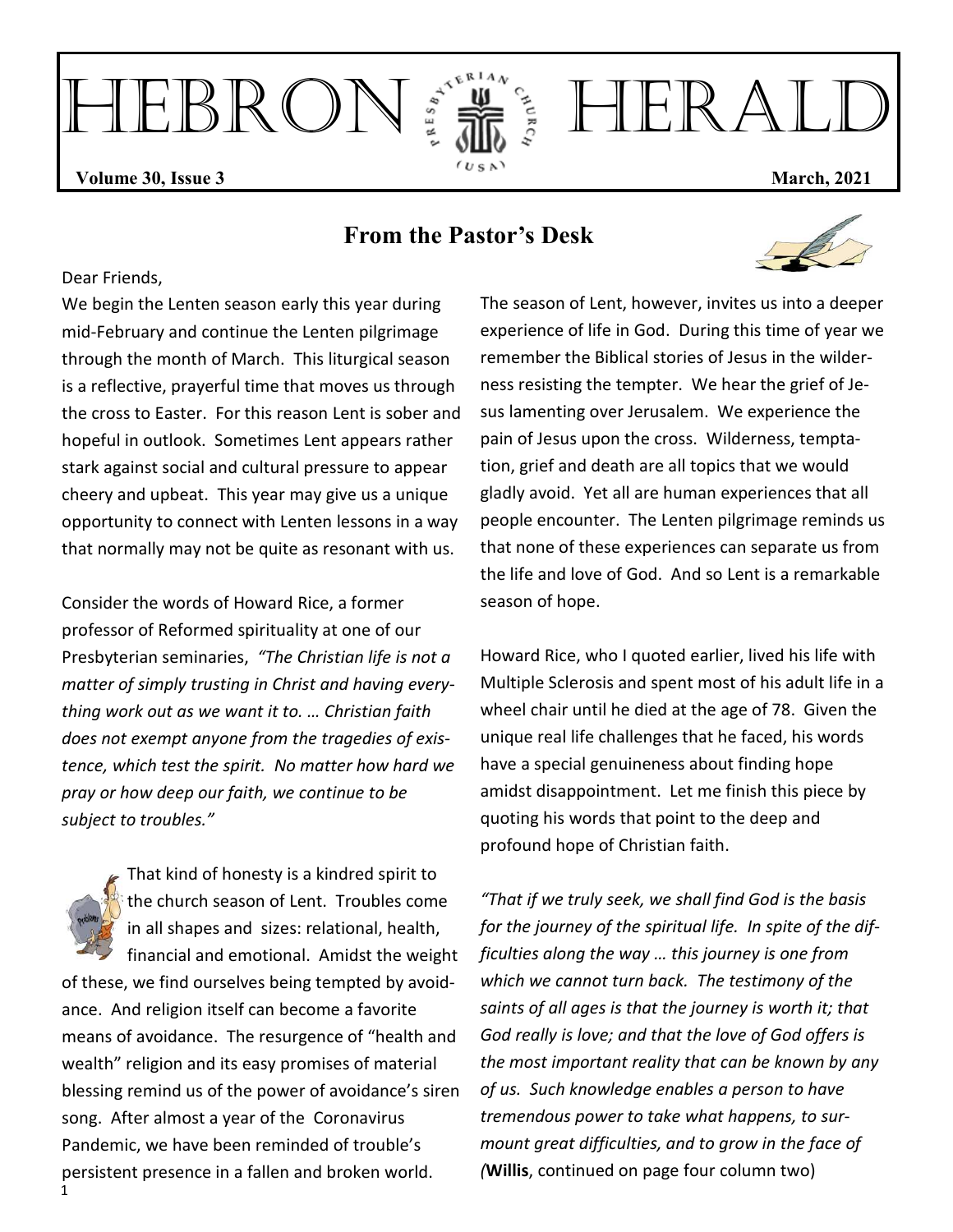## **PW Word of the Month: GRACE**

 Our earliest encounter with the word **GRACE** is likely to say grace before meals. The pause is to thank God for family, food, friends, Jesus, and at some early age perhaps include the family pet.



 In New Testament time Greek, one common meaning of **GRACE** was "pleasantness" such as Colossians 4:6,

"*Let your speech be always with grace."*  Another is *"favor or approval".* Jesus increased "*in favor with God and Man."* Luke 2:52. The word could also mean "thanks".

 In the early Christian communities, GRACE was increasingly used to denote God's relationship to us humans. The Apostle Paul predominately used it in his writings: the "**GRACE** of God" and "**GRACE** from God", and less frequently "the **GRACE** of Christ". Nearly all of Paul's letters began with "**GRACE** and peace from God."

 Thus, we grew up in the Christian faith learning the sense of the word **GRACE**: God's unmerited free and spontaneous love for sinful humankind, revealed and made effective in Jesus Christ. The beginning of worship is joyful thanksgiving to God for his **GRACE** to us and all humankind.

 Akin to **GRACE** is the concept of God as judge implementing *justification.* It means the activity wherein God restores the sinner's goodness, makes "righteous", and free from guilt. We are "*justified by his* grace *as a gift, through the redemption which is in Christ Jesus.*" Romans 3:24. In both **GRACE**  and *justification,* the initiative is from God to welcome us to the loving relationship with our creator*. 1*

 *"Through the testing of this ministry, you glorify God by your obedience to the confession of the gospel of Christ and by the generosity of your sharing with them and all others, while they long for you and pray for you because of the surpassing grace of God that he has given you. Thanks be to God for his incredible gift!"* 2 Corinthians 9:13-15

**GRACE** and peace from God to you! Martha and Philip Sieck 1. *The Interpreter's Dictionary of the Bible*, articles



#### **Readings For Lent**

| March 1 John 4:27-42  | March 16 John 6:16-27  |
|-----------------------|------------------------|
| March 2 John 4:43-54  | March 17 John 6:27-40  |
| March 3 John 5:1-18   | March 18 John 6:41-51  |
| March 4 John 5:19-29  | March 19 John 6:52-59  |
| March 5 John 5:30-47  | March 20 John 6:60-71  |
| March 6 John 7:1-13   | March 21 Mark 8:31-9:1 |
| March 7 Mark 5:1-20   | March 22 John 9:1-17   |
| March 8 John 7:14-36  | March 23 John 9:18-41  |
| March 9 John 7:37-52  | March 24 John 10:1-18  |
| March 10 John 8:12-20 | March 25 John 10:19-42 |
| March 11 John 8:21-32 | March 26 John 11:1-27  |
| March 12 John 8:33-47 | March 27 John 11:28-44 |
| March 13 John 8:47-59 | March 28 Matt.21:12-17 |
| March 14 Mark 8:11-21 | March 29 John 12:9-19  |
| March 15 John 6:1-15  | March 30 John 12:20-26 |
|                       | March 31 John 12:27-36 |

## **One Great Hour Of Sharing**

**One Great Hour of Sharing** is the single largest

way Presbyterians come together every year to build God's household and welcome our neighbors in



need around the world by providing relief for natural and human-caused disasters, giving food for the hungry, and supporting the oppressed and poor.

 Your help can address the root causes of hunger whether it be supporting the Pine Ridge Indian Reservation of South Dakota, helping communities in Bolivia, South Sudan, or Detroit secure access to safe drinking water, or donating to other projects in over 100 countries. Each gift you make helps improve the lives of people in challenging situations. If we do a little, it adds up to a lot.

 Expect to receive materials and giving envelopes throughout the month of March with collections targeted for Palm Sunday and Easter Sunday. If you are donating by check, please add *OGHS* on the memo line.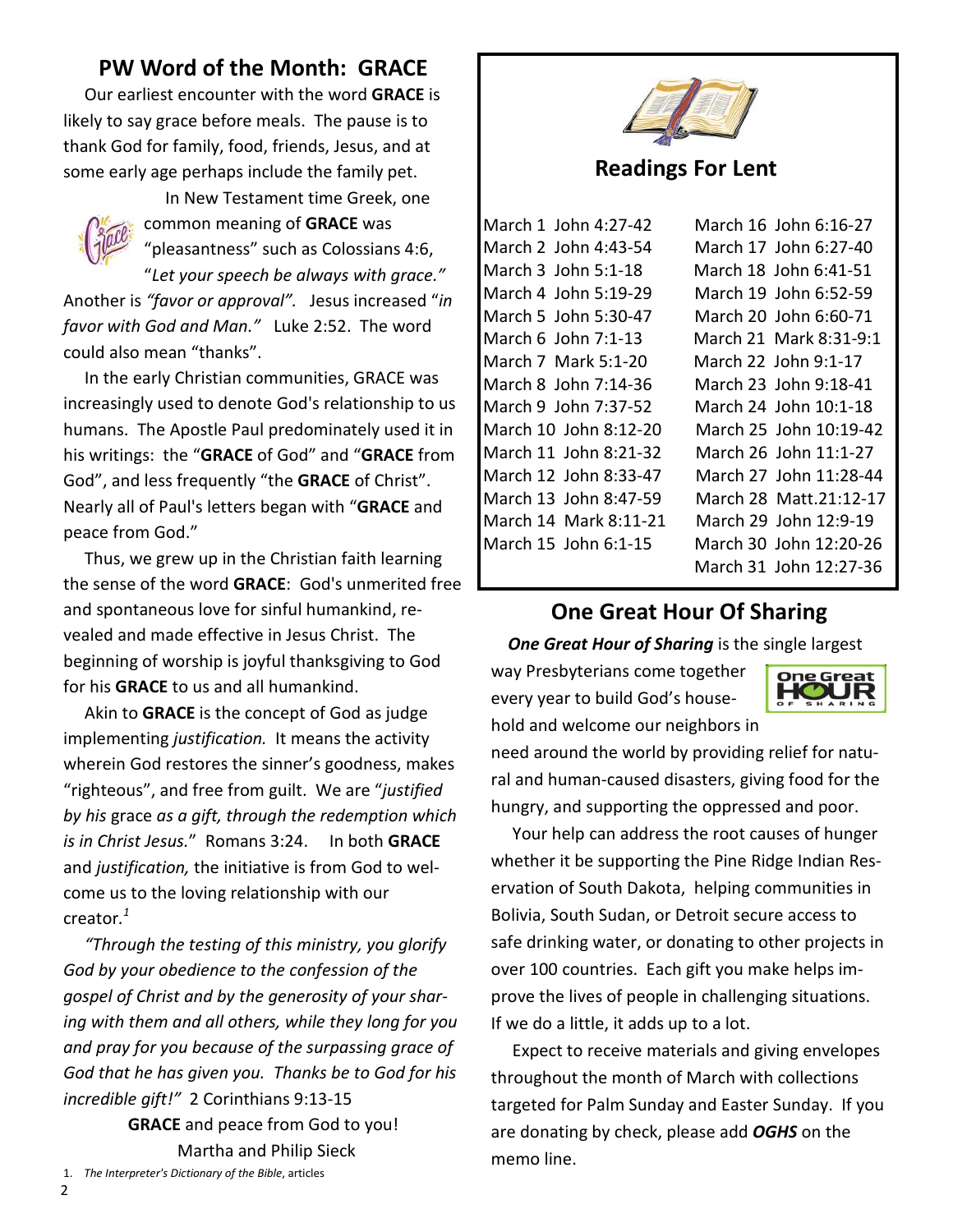## **The Great Awakening Splits Churches Into Two Sides**

Prior to the founding of the North Mountain Meeting House, the first "Great Awakening" swept across the English speaking world in Britain and the thirteen colonies of America in the 1730's and 1740's. Many northern colonies in America were founded upon religious principles while most middle and southern colonies were founded upon ideas to create wealth. With subsequent generations, many Christian colonists became complacent with formal and less personal worship which led to lower church attendance. Many became disillusioned with the higher authority and church leaders dominating the religious culture. America was largely divided into Quaker, Anglican, and Congregationalists churches.

 The Great Awakening increased the degree to which people felt religion was important in their lives and transformed the religious climate in the colonies. Preachers challenged existing ways of thinking of religion. The focus was to produce a conversion experience within the *heart* of the hearer. The movement's purpose was to convince people that religious power was in their own hands and not in the hands of church leaders. Themes included:

- religion should not be formal but casual and personal
- all people are born sinners
- all people have a direct and emotional connection with God
- sin without salvation will send a person to Hell
- one can be saved if he confesses his sins to God, seek forgiveness, and accept God's grace

 Two influential leaders of the movement were Jonathan Edwards, a New Englander who studied at Yale, and George Whitefield of Britain who studied



at Oxford. Edwards refused to convert to the Anglican Church. He believed that New Englanders were too concerned with worldly matters such as wealth. Some people even suggested that predestination was wrong, and good works could save a soul. He spoke with fury and conviction saying "God was an angry judge, and humans were sinners!" He sparked the Great Awakening in America.

Whitefield visited America in 1739-40 and preached to large crowds of colonists in open fields because

there were no churches large enough to hold the number of people he attracted. An actor by training, he traveled over 5,000 miles and preached more than



350 times. He would often shout, weep with sorrow, and tremble as he delivered his sermons. He preached to common people, slaves, and Native Americans. He convinced the colonists to join churches and reenergized a waning Christian faith. He argued that religious authorities did not have control over ordinary people. Being an itinerant preacher, Whitefield would challenge the local church authorities in the name of God and then move on to the next town with no accountability for his work or action. He assumed the right to preach the gospel wherever he had an opportunity without invitations of existing church leaders. Other itinerants followed Whitefield's example of emotional "hell, fire, and brimstone" preaching.

 Not everyone accepted the ideas of the Great Awakening. Many ministers and colonists still supported formal and traditional styles of worship. By 1742, the debate over the movement had split the colonists and clergy into two groups-Old Side or Old Lights and New Side or New Lights. At the time of the split, there were twenty-five Old Side ministers and twenty-two New Side ones. Until the "awakening," ministers were classically trained in universities in England, Scotland, Harvard, and Yale and represented an educated upper class. New Side

(**Sides** continued on page four, column one)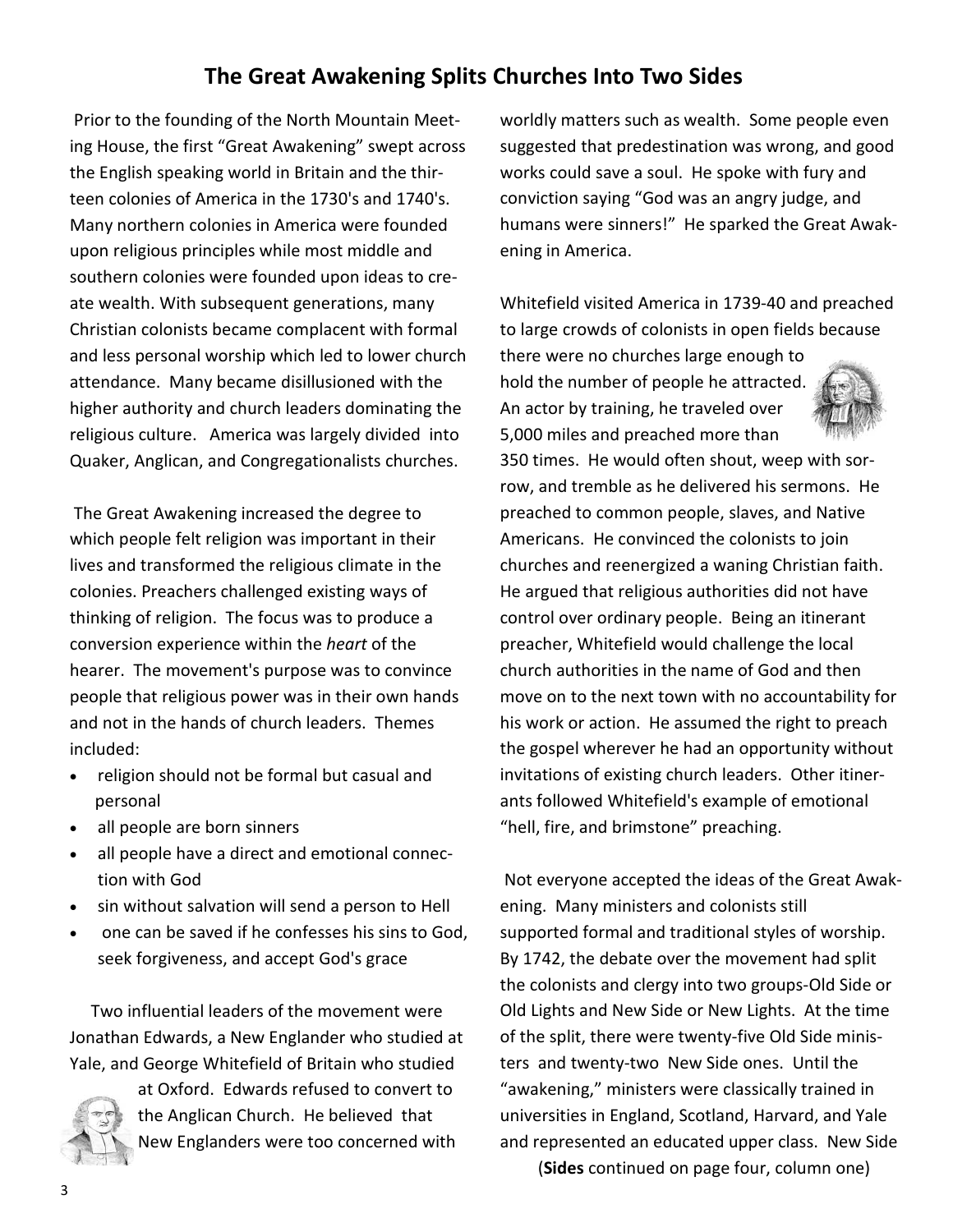**Sides** continues from page three)

preachers began to organize their own schools and churches. The Neshaminy Log College of Pennsylvania, which later became Princeton University, was one such school. The Old Side ministers reacted negatively to ministers being trained in the New Side schools citing a lack of educational rigor or substandard training. Old Light ministers refused to accept this new style of worship.

But one result of the Great Awakening was greater religious tolerance with the rise of non-traditional denominations. The "awakening" became an event that all colonies shared and was a unifying factor resulting in political consequences in years to follow.

 In 1758, the Presbyterians reunited. The number of Old Side ministers had decrease to twenty-two while New Side had numbered seventy-two. The New Side churches were active, growing, and full of young people. The organization of Hebron Church was a result of the New Side movement.

## **Memorials For Easter**

 The Flower Committee is suggesting that memorial gifts replace the traditional Easter lily donations this year. Some examples of memorials



include the cemetery and sanctuary funds, SACRA, and Valley Mission.

 If you would like to make a memorial designation, please make your check pay-

able to Hebron Presbyterian Church. On the memo line indicate which fund you wish to support. The deadline for gifts is Sunday, March 28.

## **PW Meeting Scheduled**

 The Presbyterian Women will meet Tuesday, March 9 at 1:30 P.M. in the Fellowship Hall. After a business meeting, the Rev. Steve Willis will lead a discussion on the first four chapters of *When Bad* 

*Things Happen to Good People* by Harold Kushner. Please join us!



(**Willis** continued from page one) *tragedy and deep disappointment." (Reformed Spirituality*)

May God strengthen us during this Lenten season and through the careful remembrance of the life, death and resurrection of Jesus Christ, may we experience this profound hope once again.

> Peace,  *Steve* Rev. Steve Willis

## **Committee Updates Manse**

The Property Committee has been making progress on refurbishing the church manse. During the last few months. At this time the following projects have been completed:



- upgraded air conditioning duct work on the second floor
- cleaned and painted walls of the first and second floor rooms
- installed a new range hood
- power washed the brick wall on the north end
- repaired soffit on the north end
- removed old clothesline from back yard
- evaluated and cleaned living room and dining room curtains

Projects yet to be completed are:

- removal of remaining furniture and small items in garage and basement
- replace some light and fan fixtures
- repair shower and surround in first floor bathroom

 Committee members along with numerous volunteers have donated many hours to planning and labor. We thank them for all they have accomplished thus far.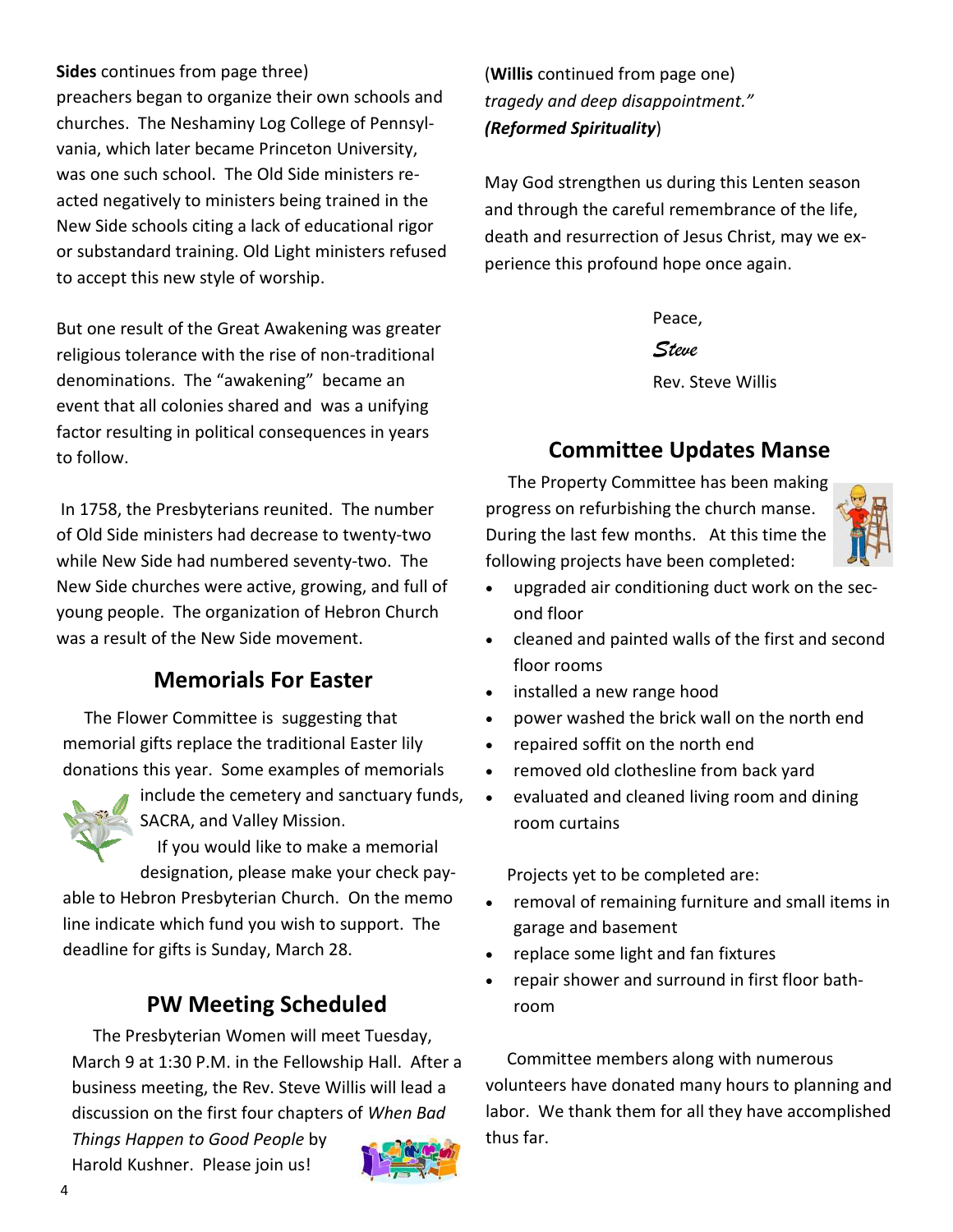## **A Loving Tribute To My Mother-Nancy Bell Brubeck Cline April 26, 1926-January 10, 2021**

Nancy Brubeck Cline was my mother—not by birth, but by choice. Mom and Dad made a decision to adopt when they were not able to have children of their own; they chose to love and support a daughter and a son, my brother Scott. God blessed me with a wonderful home and life because of their decision made in love.



Several attributes describe Mom best. The first is *love*. Mom was a wonderful wife, mother, grandmother, great

grand-mother, daughter, sister, aunt. She loved her family and we all felt that love in everything she did for us – housekeeping, cooking, encouraging us to excel, and the list could go on. She was a wonderful *caregiver* to us, to her aging parents, and later to her grandchildren. As well, she was an *encourager*. Scott and I were always encouraged to step out and find our way and pursue the talents and skills that were given to us by God. She sacrificed so that her family could have the things they needed; Mom tells that "she washed many a dish" so that I would go sit at the piano and practice. Mom challenged Scott and me to be the very best we could be.

 Mom exhibited *strength* throughout her life, handling hardships and illness with grace and perseverance. When Dad was sick and in the hospital for 40 days with Osteomyelitis, she carried the load of taking care of Dad as well as making the many decisions that were needed to complete the building of their house. Mom was a five-time cancer survivor. Treatments made her very tired and sick, but we never heard her complain. She lived each day one day at a time and accepted whatever came her way. Even as Mom was so sick with Covid-19 in her last days, my final memories of her were her sweet smile and her love for me as she took my hand and held it and kissed it.

Most important, Mom was a Christian. She loved the Lord and trusted Him every day of her life. She and Daddy made sure Scott and I went to Sunday School and Church where we learned about God and His love for us. They exhibited how to live a Christian life. She lifted her family up in prayer. She served her church faithfully as a



girl; she was active in the work of the Women of the Church. Mom was a private person but would do anything for everyone without recognition.

member, a youth group leader, a Sunbeam

If I would choose one Scripture that best describes my Mom's life and the love and trust she exhibited for her Lord, it would be Psalm 23: *The Lord is my Shepherd, I shall not want. He maketh me to lie down in green pastures; he leadeth me beside the still waters. He restoreth my soul; he leadeth me in the paths of righteousness for his name's sake. Yea, though I walk through the valley of the shadow of death, I will fear no evil: for thou art with me; thy rod and thy staff they comfort me. Thou preparest a table before me in the presence of mine enemies: thou anointest my head with oil; my cup runneth over. Surely goodness and mercy shall follow me all the days of my life: and I will dwell in the house of the Lord forever.* 

Well done, thou good and faithful servant!

Martha Cline Ramsey

## **A Note About Our Sunbeams**

 Several editions ago, the Sunbeam Society, a group organized for young girls in the 1920's to 1940's, was a featured topic. At that writing, three Sunbeams remained. Since the beginning of 2021, two have passed away. Next month, we will honor



Nancy T. Cook for her life and work at Hebron.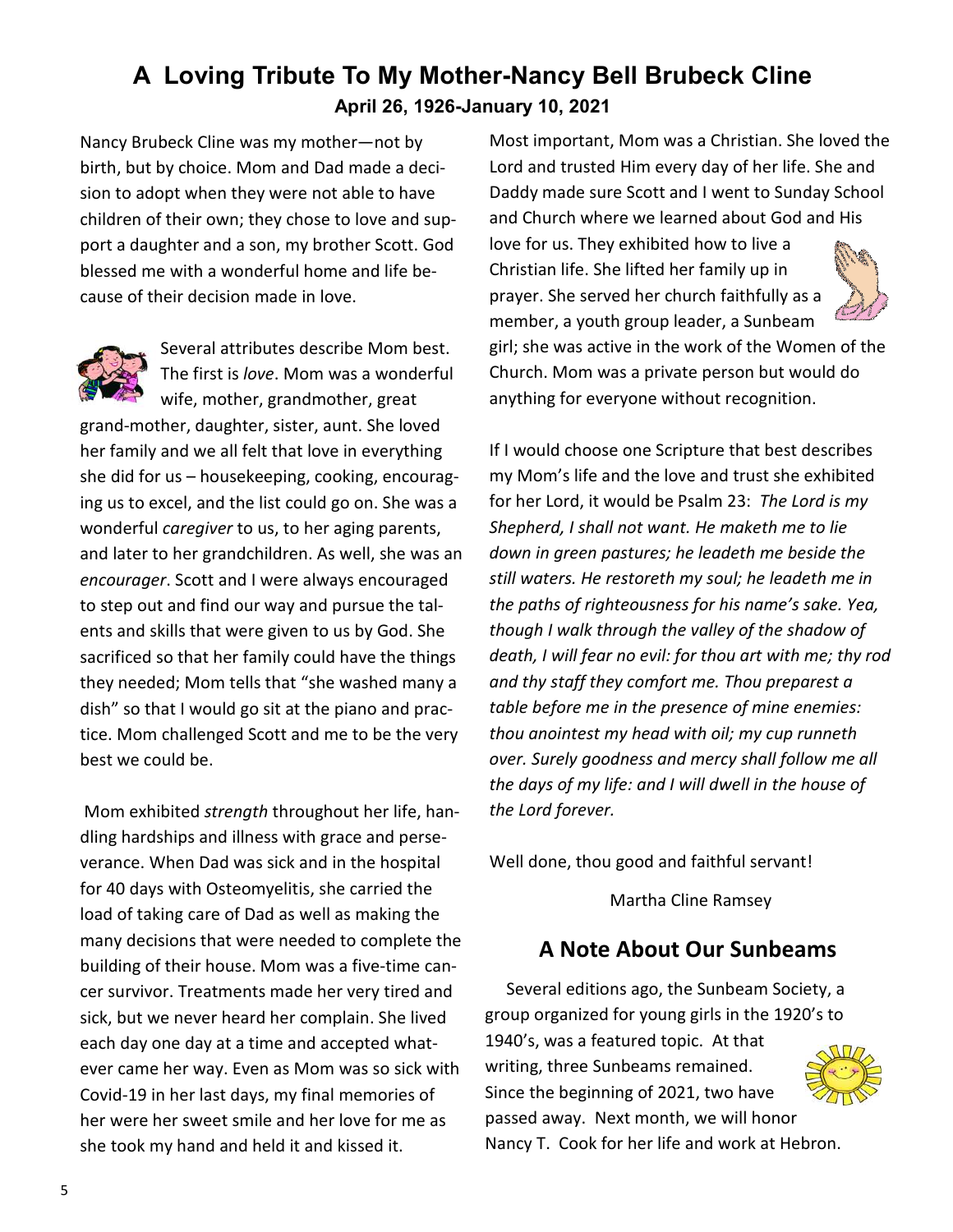## **Lent Word Search**



 Find the words listed at the bottom of the page having to do with the season of Lent. Words can be found horizontally, vertically, or



diagonally in all directions.

| F                 | P         | U | R            | P                                      | L | Е           | M        | Z            | Е | Т            | X                    | Κ  | I                  | N       | J | Е                   | U            | $\mathsf{S}$ | B            |
|-------------------|-----------|---|--------------|----------------------------------------|---|-------------|----------|--------------|---|--------------|----------------------|----|--------------------|---------|---|---------------------|--------------|--------------|--------------|
| 0                 | н         | D | S            | C                                      | Q | Е           | E        | A            | S | Т            | G                    | R  | A                  | E       | M | R                   | P            | W            | P            |
| R                 | B         |   | I            | R                                      | D | C           | R        | 0            | W | N            | N                    | Т  | $\mathsf S$        | V       | R | C                   | A            |              | U            |
| Т                 | S         | Е | N            |                                        | 0 | E           | E        | Y            | Е | V            | ш                    | U  | M                  | O       | Τ | R                   | $\mathsf{S}$ | L            | R            |
| Y                 | N         | Н | B            | N                                      | V | O           | L        | Y            | W | M            | S                    | н  | Т                  | N       | E | L                   | S            | L            | $\mathsf{S}$ |
| D                 | L         | J | F            | O                                      | R | $\mathsf C$ | R        | U            | C | I            | F                    | D  | N                  | A       | M | S                   | G            | D            | A            |
| A                 | V         | A | $\mathsf{S}$ | н                                      | W | Е           | D        | N            | Е | S            | D                    | A  | Y                  | С       | P | N                   | B            | E            | Τ            |
| Y                 | Τ         | S | S            | O                                      | S | J           | E        | S            | Т | M            | P                    | R  | A                  | B       | T | S                   | ۷            | R            | N            |
| S                 | A         | P | I            | L                                      | 0 | N           | Y        | G            | S | Н            | L                    | Q  | R                  | 0       | A | Т                   | O            | N            | 0            |
| P                 | E         | N | R            | Υ                                      | н | O           | Т        | N            | E | B            | Τ                    | A  | R                  | B       | Τ | I                   | E            | E            | I            |
| J                 | R         | C | B            | W                                      | R | I           | R        | $\mathbf I$  | S | S            | A                    | R  | P                  | S       | I | A                   | C            | S            | T            |
| Z                 | D         | Е | $\mathsf S$  | E                                      | R | Τ           | E        | V            | N | 0            | Т                    | S  | L                  | N       | 0 | F                   | L            | S            | A            |
| F                 | ۷         | 0 | L            | Е                                      | L | C           | L        | ı            | С | F            | A                    | S  | Τ                  |         | N | G                   | F            | 0            | Τ            |
| E                 | N         | A | I            | Κ                                      | P | E           | С        | G            | U | С            | D                    | O  | P                  | S       | т | A                   |              | Н            |              |
| A                 | Τ         | N | R            | S                                      | 0 | R           | E        | S            | R | R            | E                    | R. | U                  | S       | M | N                   | R            | 0            | D            |
| $\mathsf S$       | A         | N | E            | O                                      | Η | R           | A        | M            | C | U            | M                    | C  | R                  | A       | Е | F                   | C            | A            | E            |
| Τ                 | B         | A | Y            | Κ                                      | Z | U           | S        | L            | R | A            | $\mathsf{S}$         | E  | J                  | L       | Τ | Н                   | A            | N            | M            |
| Q                 | U         | S | A            | R                                      | U | S           | Т        | A            | 0 | $\mathsf{S}$ | O                    | D  | Е                  | S       | Е | Т                   | S            | N            | W            |
| O                 | L         | 0 | R            | U                                      | P | E           | U        | M            | S | Н            | Y                    | F  | I                  | С       | U | R                   | C            | A            | ı            |
| AshEweenesday     |           |   | P            | M                                      |   | lalmssivnel |          | $\mathsf{S}$ | R | E            | $\overline{J}$ rayes |    | $\pmb{\mathsf{A}}$ | E       |   | $G_{\text{ast}}$ Ag | D            | K            | L            |
| Holy Week<br>Lent |           |   |              |                                        |   |             |          | Easter       |   |              | purple               |    |                    |         |   |                     |              |              |              |
| Jesus             | palm      |   |              |                                        |   |             | Passover |              |   | resurrection |                      |    |                    |         |   |                     |              |              |              |
| desert            | sacrifice |   |              |                                        |   |             | ashes    |              |   | cross        |                      |    |                    |         |   |                     |              |              |              |
| wilderness        |           |   |              | forty days<br>meditation<br>temptation |   |             |          |              |   |              |                      |    |                    |         |   |                     |              |              |              |
| sins              |           |   |              |                                        |   | crucify     |          |              |   |              | crown                |    |                    | hosanna |   |                     |              |              |              |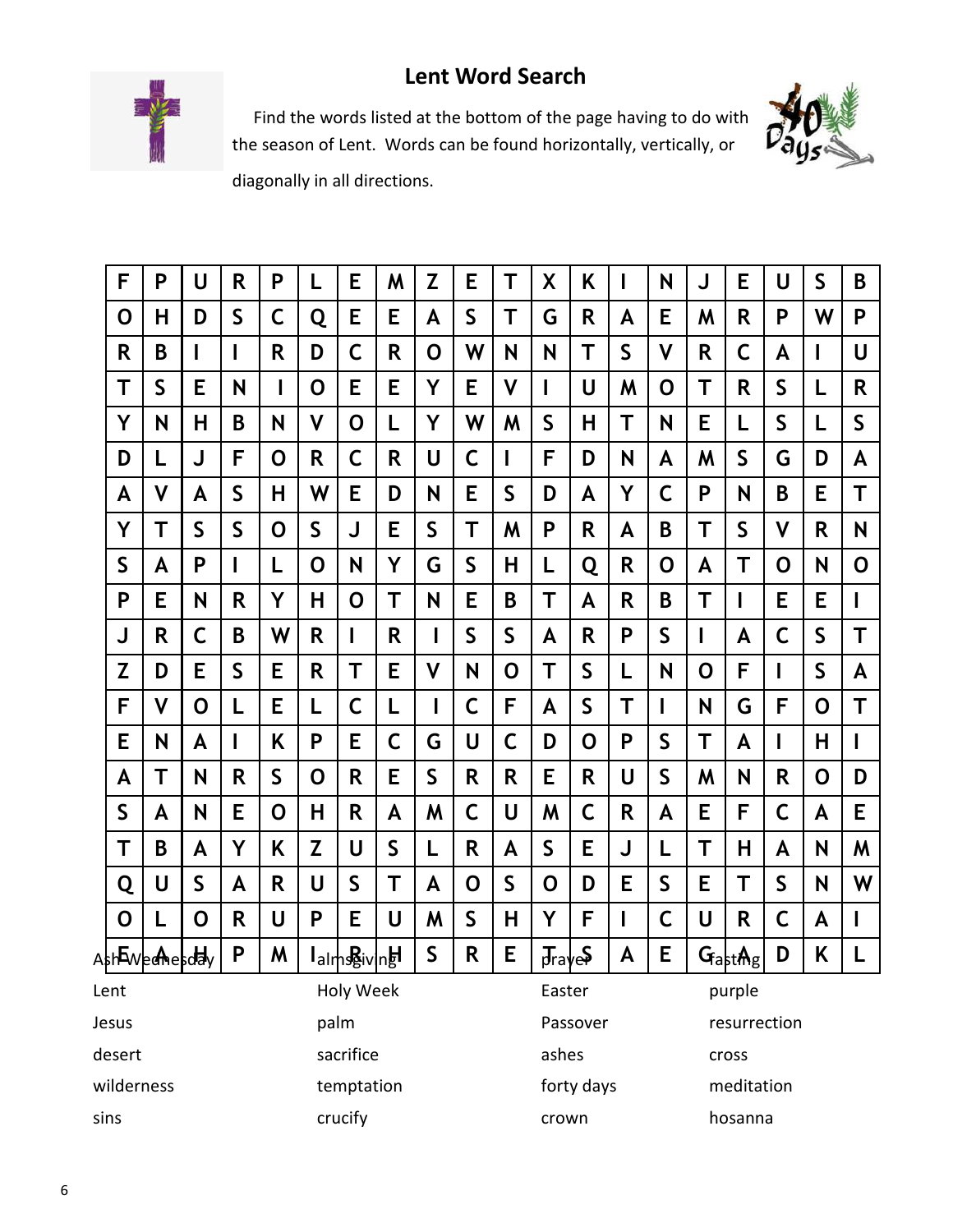

# **March 2021** *Hebron Presbyterian Church*

## Worship 11 A.M.

| Sun                                                                                  | Mon              | <b>Tue</b>                                            | Wed                              | Thu                                                  | Fri               | Sat                        |
|--------------------------------------------------------------------------------------|------------------|-------------------------------------------------------|----------------------------------|------------------------------------------------------|-------------------|----------------------------|
|                                                                                      | $\boldsymbol{1}$ | $\overline{2}$                                        | $\overline{\mathbf{3}}$          | $\boldsymbol{4}$                                     | 5<br><b>Taver</b> | 6                          |
| $\overline{\mathbf{z}}$<br>Drive-In<br>Worship                                       | 8                | 9<br><b>PW Meeting</b><br>1:30 P.M.                   | 10<br><b>Hug Your</b><br>Dog Day | 11                                                   | 12                | 13                         |
| 14<br>Drive-In<br>Worship<br><b>Daylight</b><br><b>Savings Time</b><br><b>Begins</b> | 15               | 16                                                    | 17<br>St. Patrick's<br>Day       | 18                                                   | 19                | 20<br><b>Spring Begins</b> |
| 21<br>Drive-In<br>Worship<br>Elder<br><b>Training</b>                                | 22               | 23                                                    | 24                               | 25<br><b>Session Mtg.</b><br>7:00 P.M.<br>$\sqrt{2}$ | 26                | 27                         |
| 28<br>Drive-In<br>Worship                                                            | 29               | 30<br><b>Doctor's Day</b><br>World<br>Doctor's<br>Day | 31                               |                                                      |                   |                            |